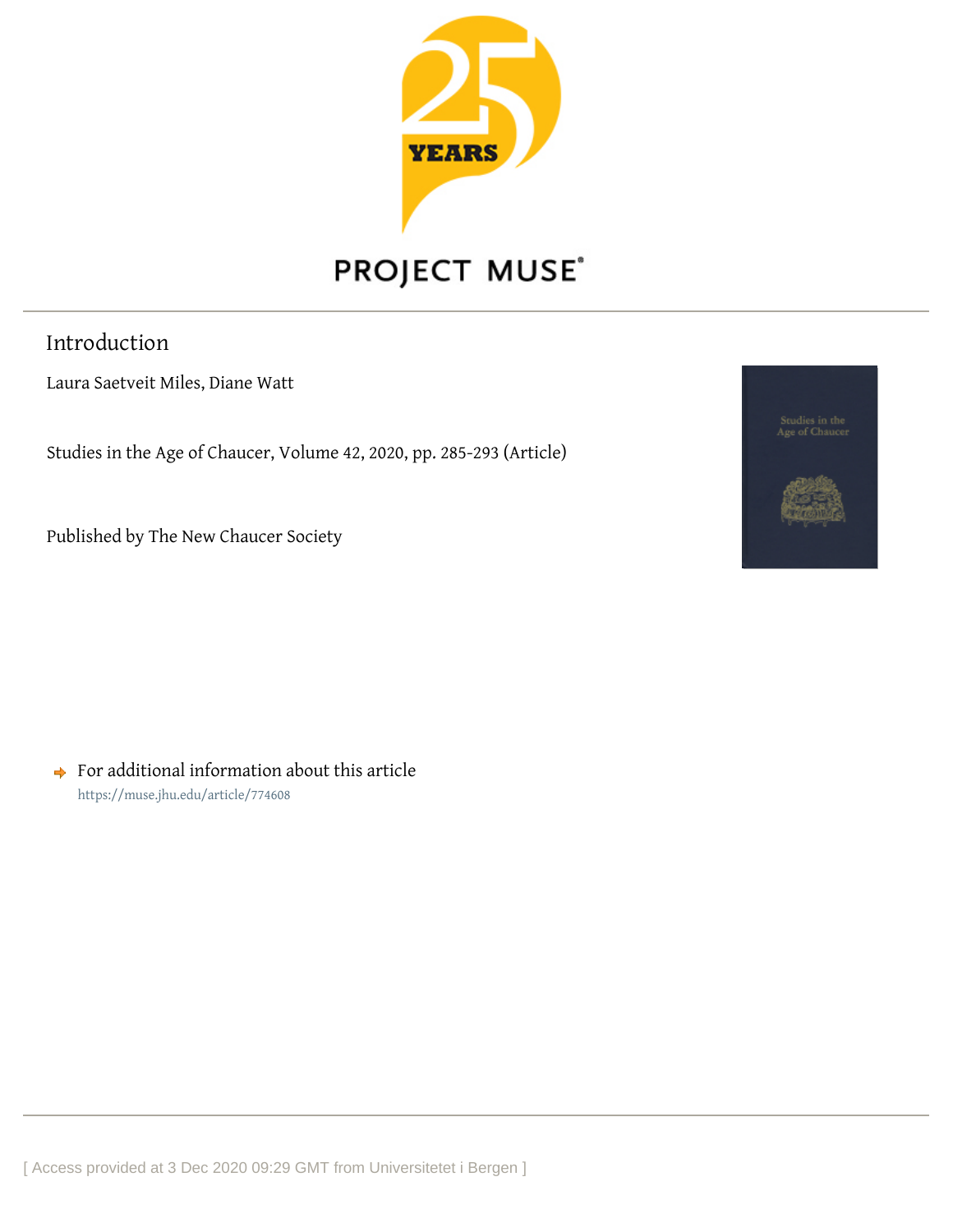## **Introduction**

Laura Saetveit Miles *University of Bergen, Norway*

Diane Watt *University of Surrey, UK*

WWW OST MEDIEVALISTS WORKING ON English literature would now consider Margery Kempe and Julian of Norwich "canonical." These two visionaries' rise in modern popularity, both in research and in teaching, shows the impact of the last five decades or so of groundbreaking work on women and their diverse roles in medieval English literature. Some scholars might think the surge in feminist scholarship and the canon wars of the eighties and nineties to be done, over, old news. Others would disagree. In fact, beyond these two figures, much of the rest of scholarly exploration on women's literary culture, especially women and religious writing, doesn't actually seem to have had the same radical effect on mainstream views of what we should read and how we should read—i.e., the canon and canonical reading practices. Why is this? What is still at stake, so many years later, in continuing the push to decentralize the canon away from male, secular writers? What more is there to learn about how "the other half" of the population shaped medieval literature, and why should we care?

These questions, and this colloquium, arise from the work of the international network on "Women's Literary Culture and the Medieval English Canon," which was funded by the Leverhulme Trust from 2015

The editors and contributors would like to thank the Leverhulme Trust, which generously funded the international network "Women's Literary Culture and the Medieval English Canon," https://www.surrey.ac.uk/medievalwomen/ (award no. IN-2014-038) (accessed April 6, 2020). The editors dedicate this colloquium to the recent memory of their mothers, Margaret Proctor Saetveit (June 18, 1952–January 4, 2020) and Patricia Watt (December 28, 1935–December 4, 2019).

> *Studies in the Age of Chaucer* 42 (2020): 285–293 © 2020 The New Chaucer Society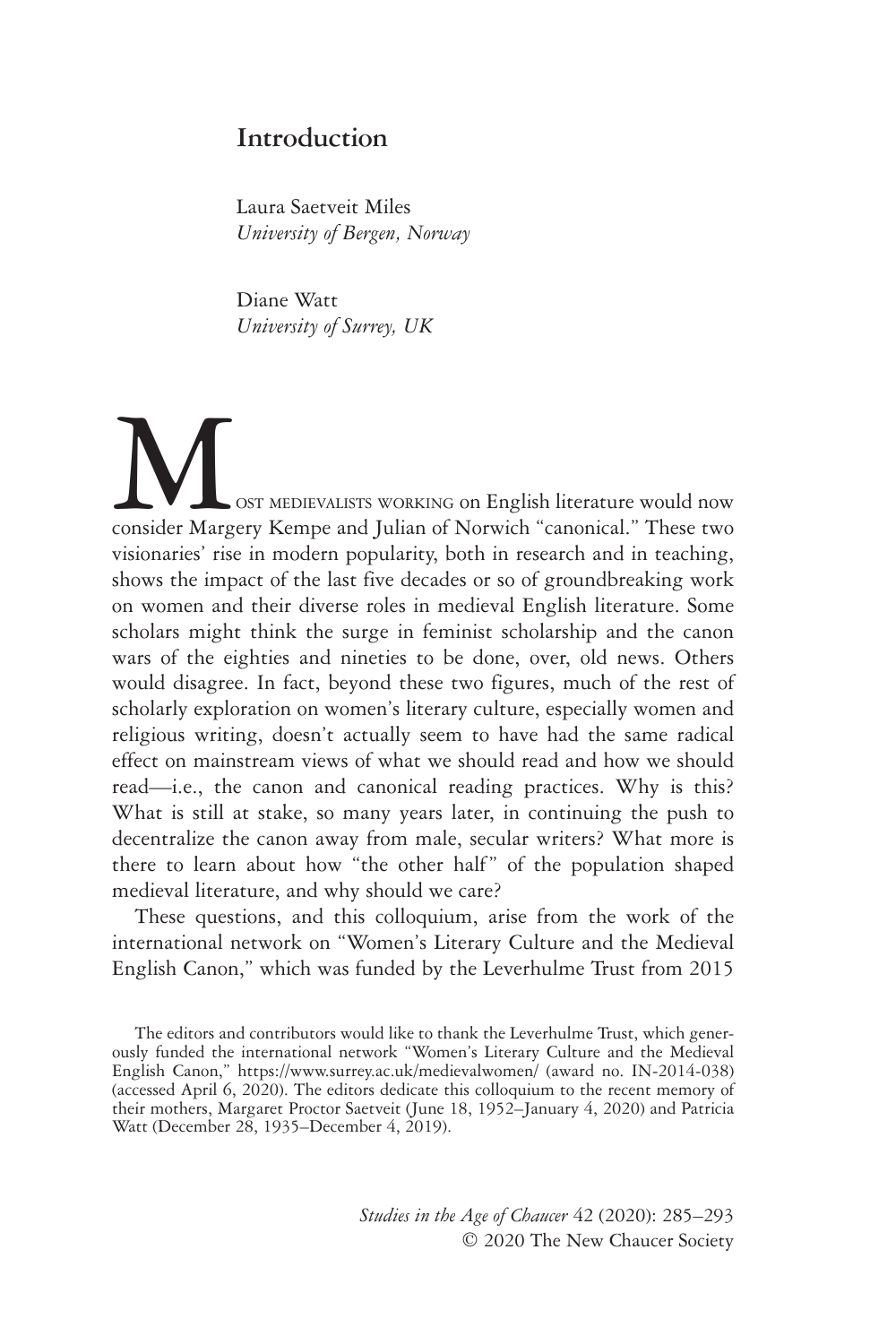to 2017. The network partners met together formally at three events held at Chawton House Library in Hampshire, UK in 2015, Boston University in the USA in 2016, and the University of Bergen in Norway in 2017. The essays included in this colloquium emerged out of the conversations that took place in these meetings, which sought to explore how an understanding of women's literary culture, seen here to include women's roles as writers, patrons, readers, and subjects of texts, can contribute to our understanding of late medieval literature as a whole.<sup>1</sup>

The essays here, which focus primarily on works produced in late medieval England, complicate the assumption that women's literary history represents a tradition that is distinct from that of men.<sup>2</sup> They demonstrate the importance of considering women's engagement with literature when reading the established medieval English canon as it is defined today,<sup>3</sup> while at the same time they question the historical validity of the modern literary canon. When we recognize the varied contributions of women, our conception of canonical medieval literature shifts to be more accurate and more historically informed. An understanding of the interconnection of gender and genre is vital to this process. Put simply, shifting the focus onto *women's* engagement with literary texts renders different forms and genres canonical. At the same time, by paying particular attention to late medieval salvific devotional and exemplary literature, including texts written by or for women, the essays in this colloquium also reflect on the contexts of the work of Chaucer and his contemporaries.

In many ways, canon cannot be extricated from gender and genre. From its earliest history the idea of the canon as used in a secular, literary sense (as opposed to its origins in sacred texts) has been deeply connected to gender, inasmuch as the canon began as a vehicle for male fantasy. The eighteenth-century German scholar David Ruhnken first employed the word "canon" to describe alleged teaching lists of the rhetorical genre created by second-century Greek Alexandrian teachers such as Aristophanes; as Runhken claimed, "from the great abundance of orators . . . they drew up into a canon at least ten they thought most

<sup>1</sup>See Liz Herbert McAvoy and Diane Watt, guest eds., *Women's Literary Culture and Late Medieval English Writing*, special issue of *ChauR*, 51, no. 1 (2016). <sup>2</sup>

<sup>&</sup>lt;sup>2</sup>For an example of this separatist approach, see Sandra M. Gilbert and Susan Gubar, eds., *The Norton Anthology of Literature by Women: The Tradition in English*, 3rd ed. (New York: W. W. Norton, 2007).

See, for example, Stephen Greenblatt, gen. ed., *The Norton Anthology of English Literature: Major Authors*, 9th ed., 2 vols. (New York: W. W. Norton, 2013).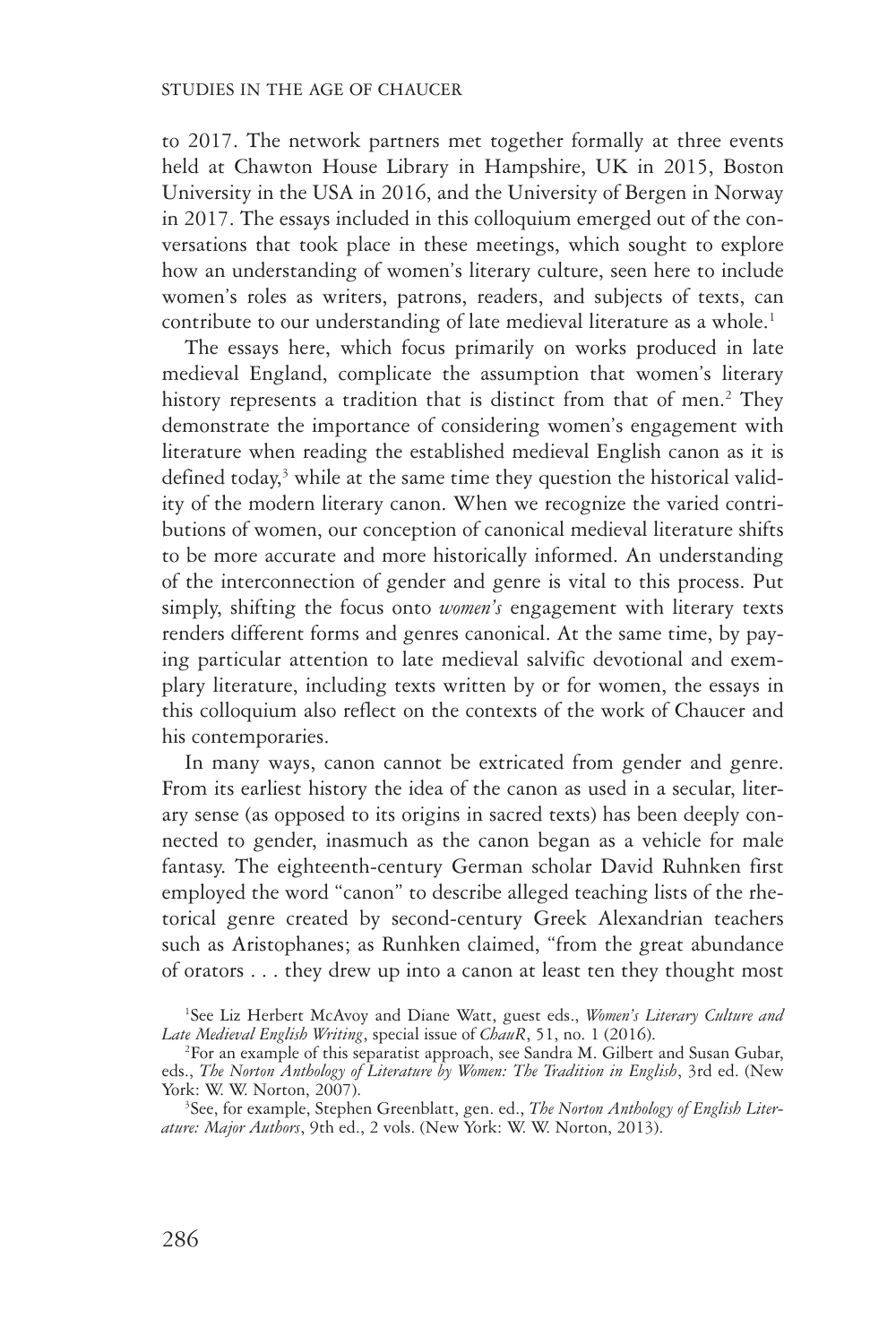important."4 Jan Gorak, in his book *Making of the Modern Canon*, explains how, "after the publication of Ruhnken's book, it became common, if sometimes controversial, to extend the application of *canon* to any list of valuable inherited works."5 Yet the list was a complete fabrication—no such neatly numbered canon has survived from the classical period.<sup>6</sup> The persistent appeal of the "best-of" canon, however, indelibly changed how literature was organized and controlled over the centuries that followed. Ruhnken's influence exposes the ways in which scholarly attempts to project a canonical hierarchy on literature of the past more accurately reflect modern desires for an ordered inheritance—via a masculine line—than any kind of historical authenticity.

Such a calculus of male scholars selecting a canon of male authors for their male students to idolize has always been challenged by women's writing skittering in from the sidelines. While the long-established Norton Anthology *Major Authors* has slowly integrated more and more female authors over the decades, Gilbert and Gubar's iconic 1985 publication of *The Norton Anthology of Literature by Women* sought to create its own female canon. Some critiques of this approach are that it excuses the standard canon from including women; that it ghettoizes women's writing; and that, as Toril Moi argues, such "a new canon would not be intrinsically less oppressive than the old."7 Fundamentally, the Gilbert-and-Gubar (and Elaine Showalter) tactic is not to abolish canons but to work within the system of canonicity, of exclusivity, of evaluation, of good and bad, in and out. As Edward Said states, "a new canon means ... a new past or a new history and, less happily, a new parochialism."<sup>8</sup> One could argue that a canon narrows and makes normative anything it contains. It makes homogeneous the heterogeneous simply by containing it. For many reasons a "women's canon" represents an imperfect, though perhaps unavoidable, solution.

<sup>4</sup> As quoted in Jan Gorak, *The Making of the Modern Canon: Genesis and Crisis of a Literary Idea* (London: Athlone, 1991), 50–51. See also Rudolf Pfeiffer, *History of Classical Scholarship: From the Beginnings to the End of the Hellenistic Age* (Oxford: Clarendon Press, 1968), 207. <sup>5</sup>

Gorak, *The Making of the Modern Canon*, 50. <sup>6</sup>

Earl R. Anderson and Gianfresco Zanetti, "Comparative Semantic Approaches to the Idea of a Literary Canon," *Journal of Aesthetics and Art Criticism* 58, no. 4 (2000): 341–60 (353). <sup>7</sup>

<sup>7</sup>Toril Moi, *Sexual/Textual Politics: Feminist Literary Theory* (London: Methuen, 1985), 78. Quoted in Anderson and Zanetti, "Comparative Semantic Approaches," 355.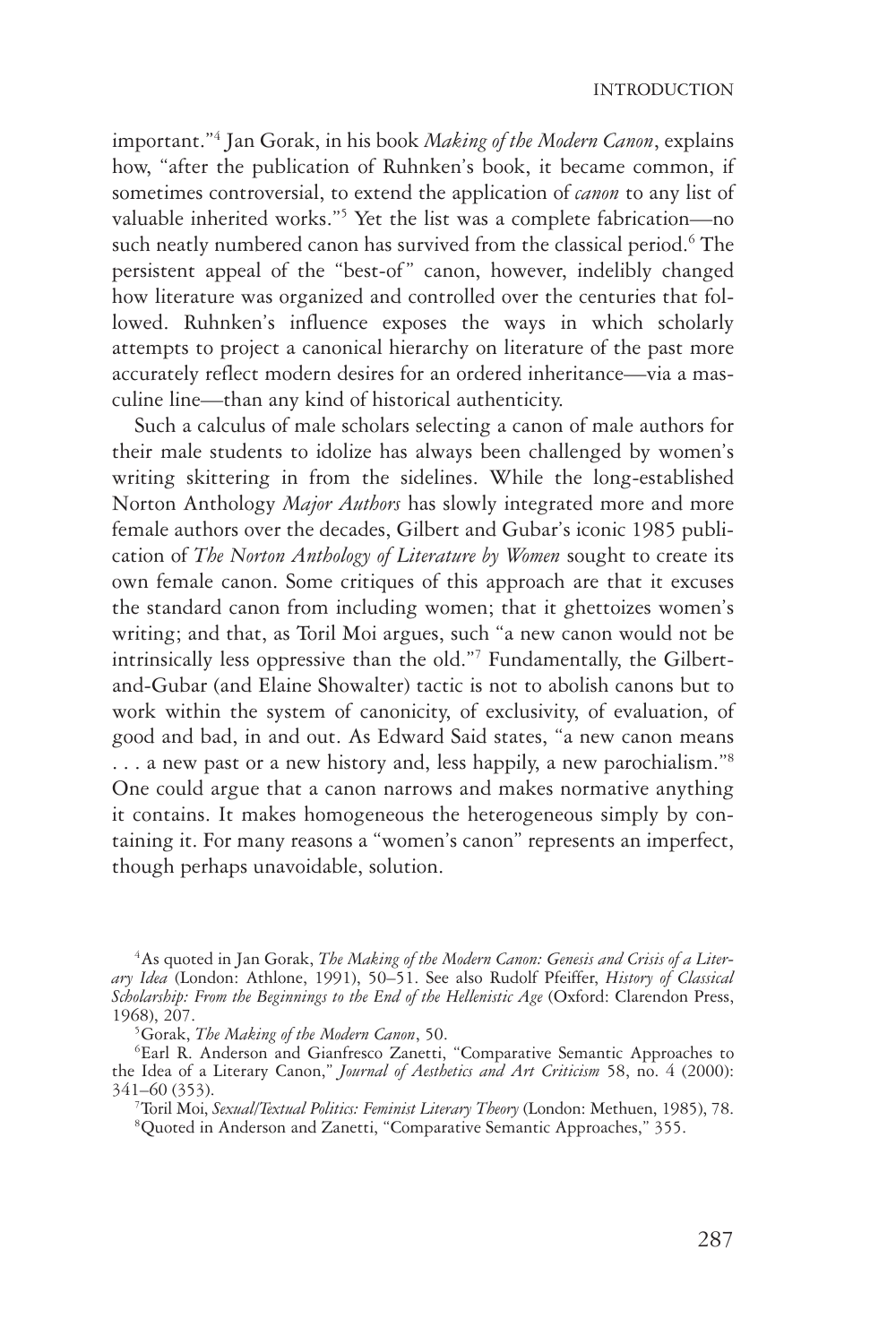## STUDIES IN THE AGE OF CHAUCER

Or can we just get rid of canons, of teaching lists of valuable inherited works, of the Norton? Do we need "the" canon? Many scholars dismiss such a utopian desire as naïve. "Doing away with the canon," Victorianist George Landow comments, "leaves one not with freedom but with hundreds of thousands of undiscriminated and hence unnoticeable works, with works we cannot see or notice or read. We must therefore learn to live with them [canons], appreciate them, benefit from them, but, above all, remain suspicious of them."9 This position draws attention to the differentiation between *canon* as "actively circulated memory that keeps the past present" and *archive* as "passively stored memory that preserves the past past."10 It might be counterproductive, if not impossible, completely to dissolve the lines between canon and archive. Yet, as the work undertaken by our international network has shown, trapped in the archive is where we still find so much of the rich history of women's literary culture. Thus Landow is certainly right to encourage us to be suspicious of canonical borders, a goal shared by the essays in this colloquium. Recovering and reclaiming elements of the archive for the canon, an act performed by several of our authors, demonstrates the "interdependence of the different realms and functions that creates the dynamics of cultural memory and keeps its energy flowing."11 We see a flux between the canon and the archive constantly pulsing up from the past. Putting pressure on the received canon brings a vitality to literary and historical criticism.

As this colloquium insists, challenging the canon is also a political move. Harold Bloom, whose influential book *The Western Canon* includes three women out of twenty-six canonical authors, writes that "canons always indirectly serve the social and political, and indeed the spiritual, concerns of the wealthier classes of each generation of Western society."12

<sup>12</sup>Harold Bloom, *The Western Canon: The Books and School of the Ages* (New York: Harcourt Brace, 1994), 33, aptly quoted in Herbert Grabes, "Cultural Memory and the Literary Canon," in Erll and Nünning, *Cultural Memory Studies*, 311–20 (312). On how dated Bloom's elegy for the canon would quickly come to seem, see, for example, Pankaj Mishra and Daniel Mendelsohn, "How Would a Book like Harold Bloom's 'Western Canon' Be Received Today?," *New York Times*, March 18, 2014, https://www.nytimes.com/2014/03/23

<sup>9</sup> George P. Landow, "The Literary Canon," *The Victorian Web: Literature, History, & Culture in the Age of Victoria* (1989), http://www.victorianweb.org/gender/canon/litcan

<sup>&</sup>lt;sup>10</sup> Aleida Assmann, "Canon and Archive," in *Cultural Memory Studies: An International and Interdisciplinary Handbook*, ed. Astrid Erll and Ansgar Nünning in collaboration with Sara B. Young (Berlin: Walter de Gruyter, 2011), 97–108 (98). 11Ibid., 104–5.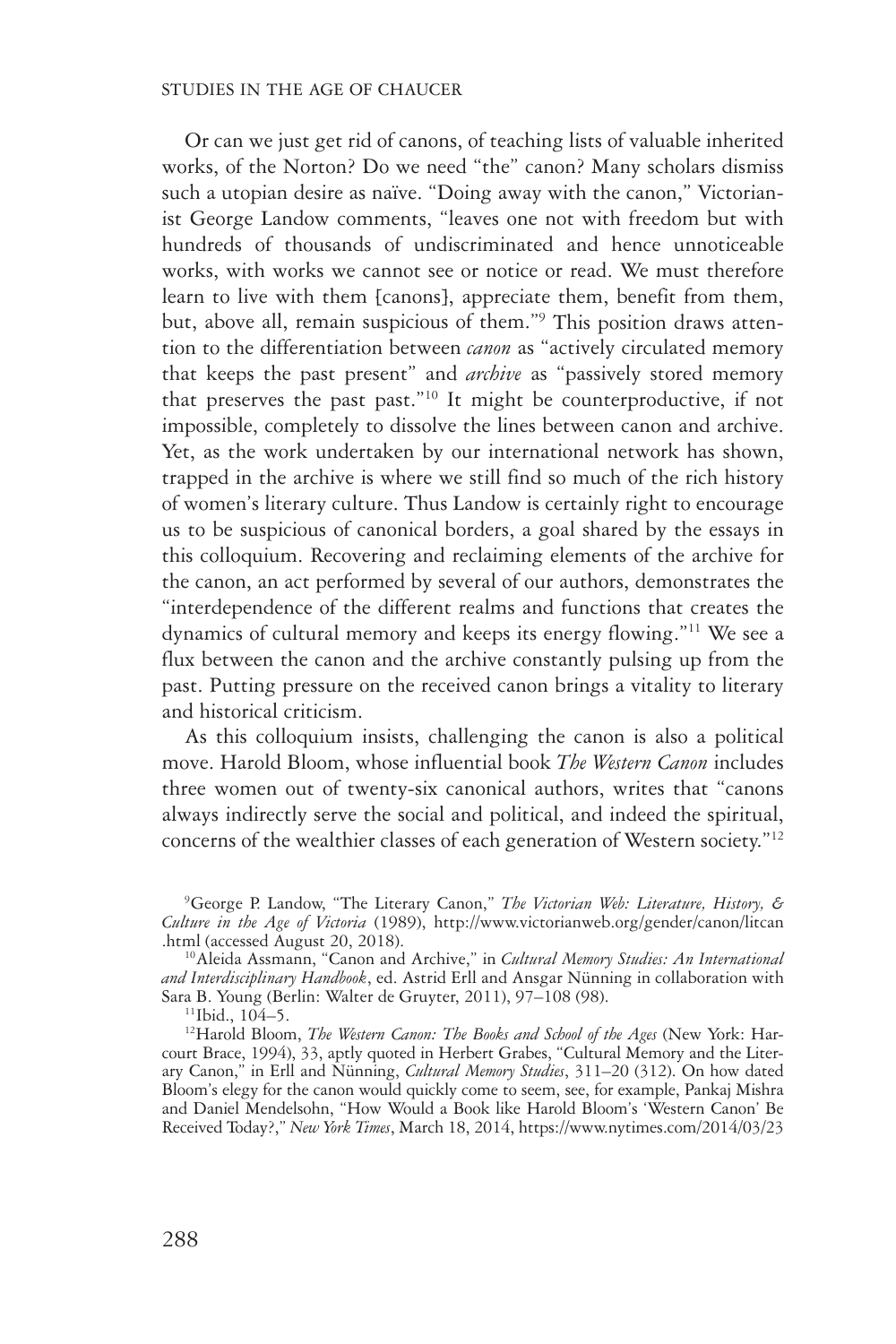Perhaps no words were more truly written by the man who accrued and hoarded a vast amount of cultural and monetary capital through the perpetuation of that very same masculine, homogenized western canon. Depoliticizing literature and culture (as Bloom strives to do) only benefits those who dominate politically. Whose stories, whose pasts, whose texts are kept outside the canonical gates? When we question the ideologies latent behind hegemonic lists of literature, we also question the vested interests of its shapers that came before our critical interventions. For instance, it is all too easy to use the usefulness of the canon to excuse marginalization based on genre or gender, as demonstrated by this senior scholar's statement:

Melancholy as it might seem, for literary studies a shared canon is a structural necessity. One might continually contest a canon's scope or its boundaries or even its constitution but I don't think one can ever evade its necessity. For that reason current complaints about the hegemony of Chaucer or Middle English poetry itself, in the name of some more equitable, more representative cultural reality, whether that be less "literary" texts like hagiography or the liturgy, or Anglo-Norman or Anglo-Latin tradition strike me as self-defeating.13

Rather than viewing gender and genre challenges to the canon as "complaints," they could be seen as opportunities to keep the canon alive, sensitive to our growing knowledge about the literary of the past, and reflecting both historical variety and the variety of modern interests. Indeed, a canon that is static, or has authors resembling only one sector of modern readers, is self-defeating in its own way—and not only because it restricts fresh, deeper understanding of those undeniably important genres and authors that always have and always will stand centered in the canon.

The research in the following pages does its work in the name of a more equitable, more representative cultural reality, and in the process proves the crucial vitality of such nuanced efforts. Women's literary culture, multilingual culture, devotional culture, queer culture: all these challenge the comfortable security of the inherited, patriarchal canon,

<sup>/</sup>books/review/how-would-a-book-like-harold-blooms-western-canon-be-received-today .html (accessed April 6, 2020). 13Larry Scanlon, "Historicism: Six Theses," *FORUM I: Historicity without Historicism?* 

*Responses to Paul Strohm*, *postmedieval FORUM* (October 2011), http://postmedieval-forum .com/forums/forum-i-responses-to-paul-strohm/scanlon/ (accessed August 31, 2018).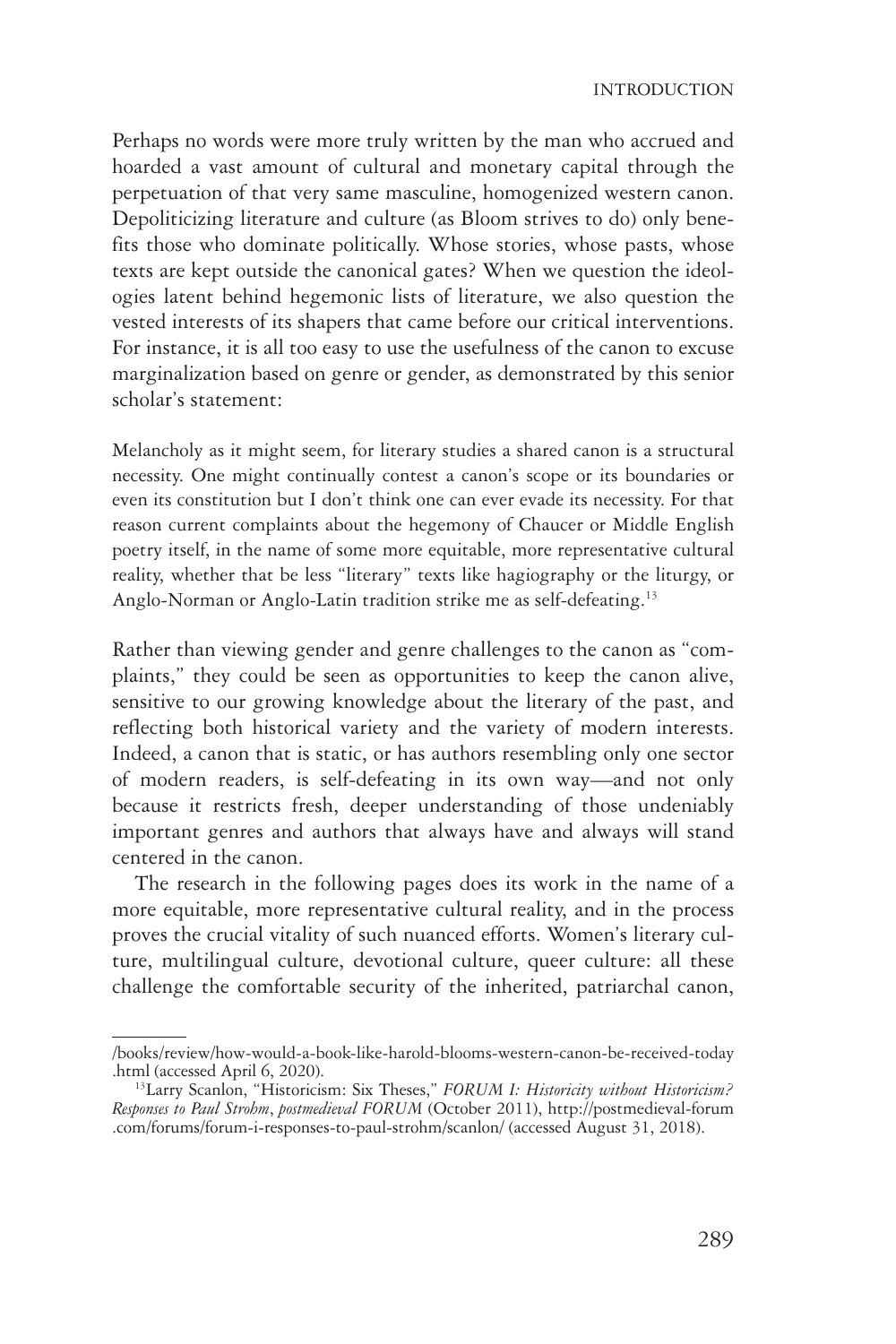showing that to be complacent in the perpetuation of such a canon is to be complicit in the misrepresentation of the reality of a much more varied and interesting literary past. Indeed, as this colloquium reveals, we need to challenge not only the canon, but also our anachronistic modern understandings of reading practices, which often seem to privilege masculinist subjectivity.<sup>14</sup> When women (and men) "read" in the Middle Ages, they did not necessarily do so as isolated individuals, poring silently over manuscripts in the privacy of their libraries or studies. Reading was more often a shared, communal activity, and readers were members of networks who borrowed and loaned books, and bequeathed them in their wills. Literacy was no prerequisite to reading in a culture where books were often read aloud, and where a reader might not be a writer, but could be a listener.

The first four essays interrogate the idea of the canon from a variety of angles, including an analysis of the position of anonymous devotional texts, a rereading of Chaucer's *The Knight's Tale* in the light of devotional and mystical writings, an exploration of women and the comic in late medieval texts, and an exploration of evidence of the literary culture of the Paston women in fifteenth-century Norfolk. The final essays consider questions of readership in relation to two important medieval forms: the compilation, and the psalter. The articles presented adopt a variety of methodologies, including empirical research, close readings of literary texts, and manuscript analysis. Particular attention is paid to the significance of gender in relation not only to genre and form, but also to literary reception, and networks and genealogies of readers. A key aspect of our international network is that it promotes and encourages collaborative scholarship. The network meetings included workshops to facilitate group research activities and the writing of collaborative papers. This approach seemed particularly appropriate given the fundamentally collaborative nature of medieval women's engagement with literary culture.15 It is fitting, therefore, that one of the essays in the colloquium, and this introduction, are co-authored.

<sup>14</sup>See, for example, D. H. Green, *Women Readers in the Middle Ages* (Cambridge: Cam-<br>bridge University Press, 2007).

<sup>15</sup>See, for example, Carole M. Meale, ed., *Women and Literature in Britain 1150–1500* (Cambridge: Cambridge University Press, 1993); Joan M. Ferrante, *To the Glory of Her Sex: Women's Roles in the Composition of Medieval Texts* (Bloomington: Indiana University Press, 1997); Laurie A. Finke, *Women's Writing in English: Medieval England* (London: Longman, 1999); Carolyn Dinshaw and David Wallace, eds., *The Cambridge Companion to Medieval Women's Writing* (Cambridge: Cambridge University Press, 2003); Diane Watt,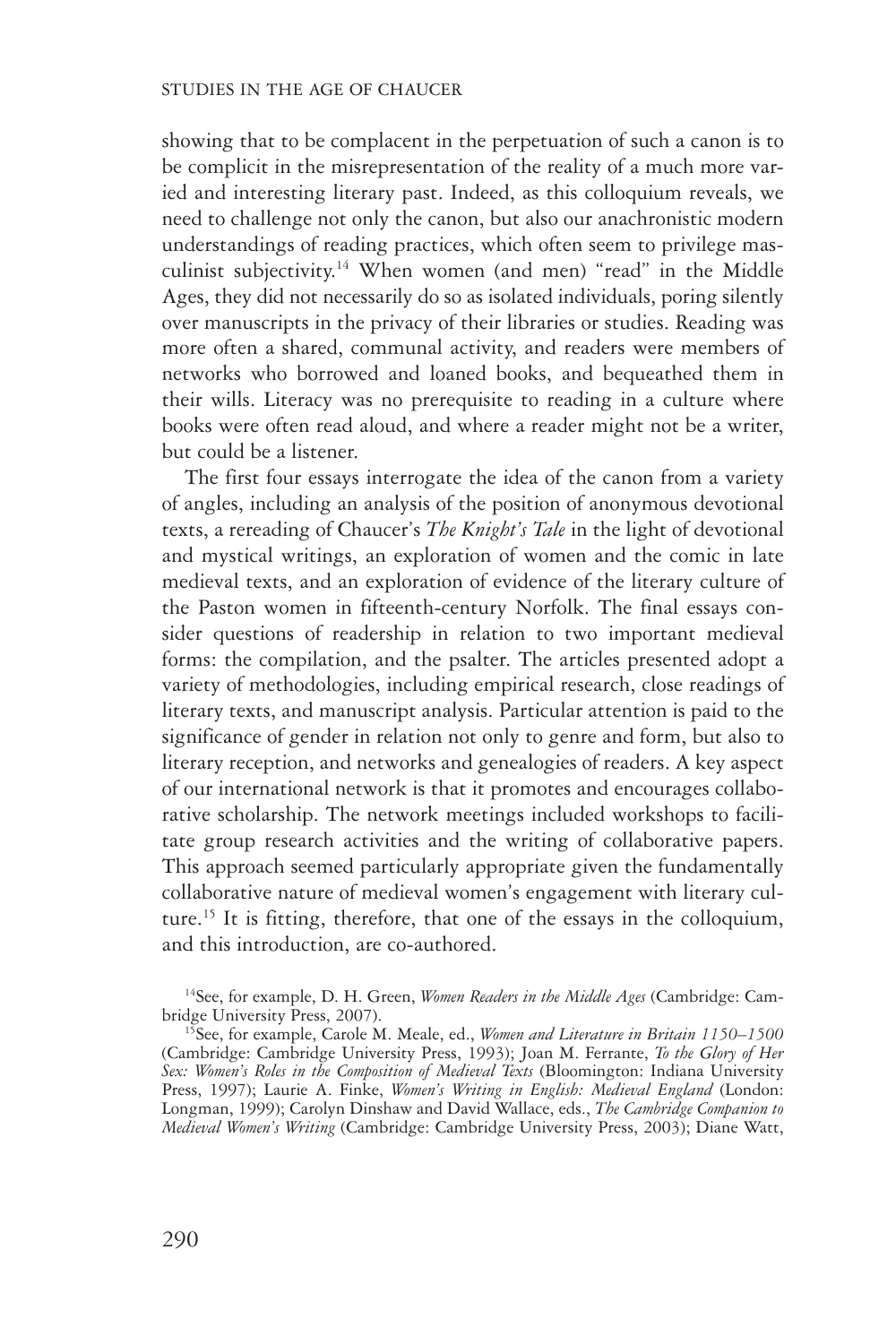The first essay of the volume, by Laura Saetveit Miles, proposes approaching the modern canon of medieval literature by reflecting on its relationship to some of the most widely circulated medieval vernacular writing, and on how particular genres and readerships—in this case, devotional literature and nuns—might be able to disrupt the oppression inherent in canonicity. This disruption can be seen as metaphorically queering the canon because of devotional prose's refusal to align with the "straight" classifications of the single-author, single-text heteronormativity that currently dictate canonical status. Miles argues that late medieval devotional texts pose a timely challenge to the canon—a queer challenge, in that the genre's instability of versions, the capaciousness of topic, the blurred boundaries between sources, the touching between narrator and reader, are more queer than anything else—and that perhaps queering the canon means becoming aware of the way that texts and their materiality sometimes refuse singularity.

In the second essay, Roberta Magnani and Liz Herbert McAvoy, like Miles, frame their analysis in terms of the queer, in this case focusing on the disruptive queer force of feminine agency and women's visionary writing in relation to the work of Chaucer (the so-called "Father of English Poetry") and the genre of romance. Magnani and McAvoy offer a detailed analysis of Chaucer's *The Knight's Tale*, reading the text alongside Mechthild of Hackeborn's late thirteenth-century *Booke of Gostlye Grace*. Magnani and McAvoy identify and explore a female-coded poetics of spiritual flourishing and enclosure within *The Knight's Tale*, and argue for the pivotal role of that poetics in countering the established hegemony of what they term Theseus's necrophilic regime.

Sue Niebrzydowski turns her attention to the comic form in the third essay. She observes that comedy is often marginalized within the canon and that the history of comedy has been de facto that of male comedy. Niebrzydowski observes that medieval comedy often seems to exclude women, except, of course, when women figure as the butt of the joke and the object of a humor that maintains patriarchal hegemony. To some extent this reflects social expectations about women in the Middle Ages: humor was not recognized as a desirable trait. However, this does not mean that it was absent, and indeed Chaucer attributes wit and comic

*Medieval Women's Writing: Works by and for Women in England, 1100–1500* (Cambridge: Polity Press, 2007); and Liz Herbert McAvoy and Diane Watt, eds., *The History of British Women's Writing 700–1500* (London: Palgrave Macmillan, 2013).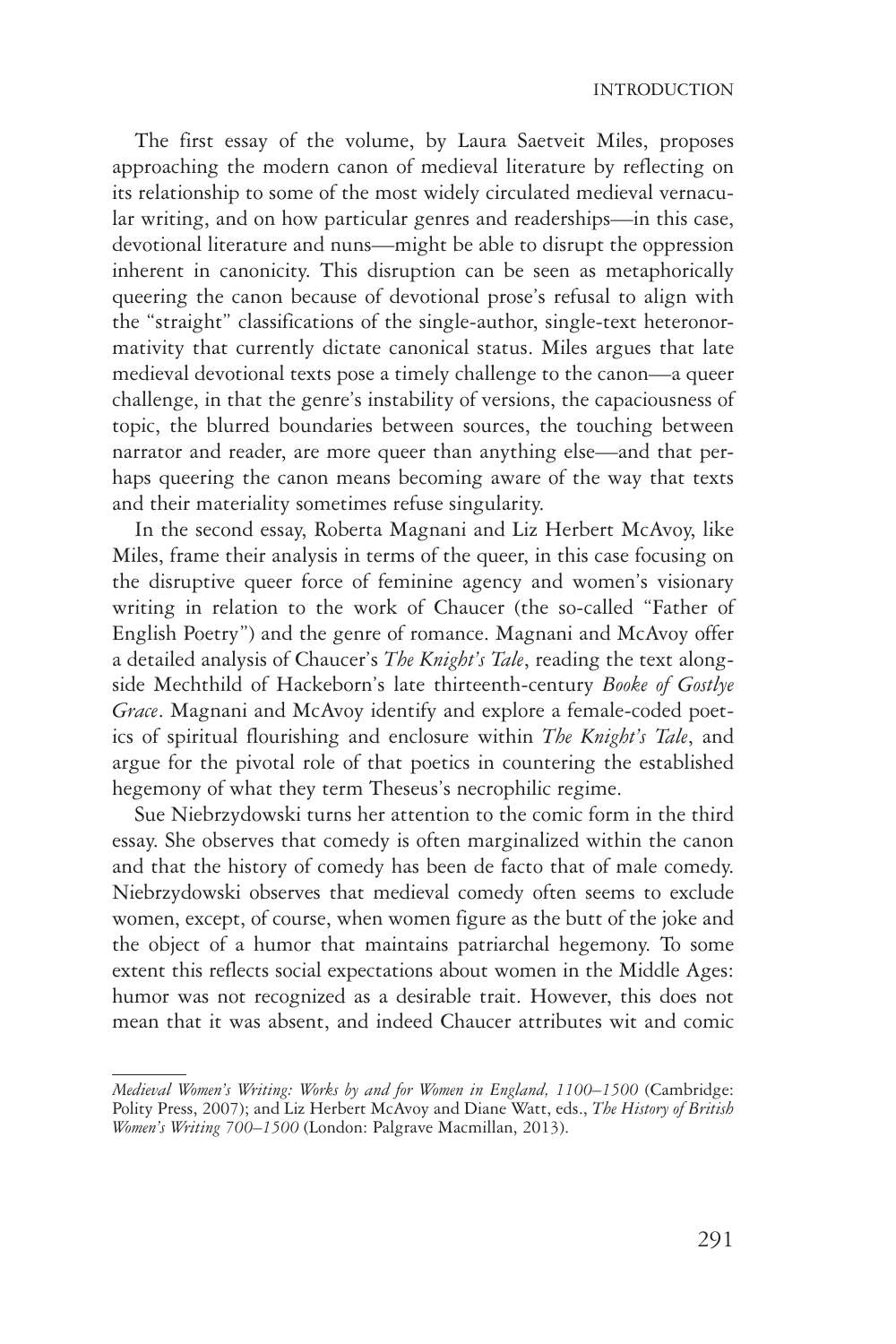timing to some of his most memorable female figures. However, in history, medieval women do also show their funny side, and Niebrzydowski goes on to offer an analysis of some largely unrecognized examples of medieval women's humor and satire found in the letters of Margaret Paston and *The Book of Margery Kempe*.

Next, in her article exploring the literary culture of the Paston women, Diane Watt reexamines the well-documented evidence of the book ownership and exchange found in the fifteenth-century family correspondence, including the composition and contents of "Sir John Paston's Grete Boke" and the manuscripts listed in John Paston II's library inventory, alongside evidence from wills and other documents, as well as from the letters of the women themselves. While there is still considerable scholarly disagreement about the literacy of the women in the Paston family, they certainly had both devotional and secular books in their possession, and it appears that their reading included works by Chaucer and Lydgate alongside extremely popular texts such as the *Prick of Conscience* and *The Abbey of the Holy Ghost*. Watt suggests that this evidence of the reading of the Paston women can contribute to our understanding of canon formation in the century after Chaucer's death, a century in which chivalric treatises, saints' lives, and devotional prose all circulated widely, often within larger miscellanies and collections.

In an essay that connects in interesting ways to that of Miles in particular, with its emphasis on the importance of devotional prose to the medieval tradition, Denis Renevey examines the representation of female subjectivity in the fifteenth-century English devotional compilation *Disce mori*, paying particular attention to the centrality of the feminine in the text's final part, called "The Exhortacion." In addition to his initial address to a "sustre" (possibly a vowess) named as "Dame Alice," the compiler of *Disce mori* offers an extensive number of exempla that serve to map the feminine as a significant tool in shaping a proper devotional attitude on the part of its readership. By making references to medieval Chaucer and other "canonical" texts in the European tradition, as well as to pseudo-contemporary "olde feble wymmen" who "with perseuerance ouercome many longe pilgrimages," the compiler presents conflicting representations of the feminine that would appeal to, and require serious reflection from, his readership.

To conclude the colloquium, Nancy Bradley Warren's piece examines in detail a single manuscript: Indiana University, Lilly Library, MS Ricketts 28, also known as the Lussher Psalter, which dates to the period between 1420 and 1450. It presents the Psalms from the Vulgate Bible, and other